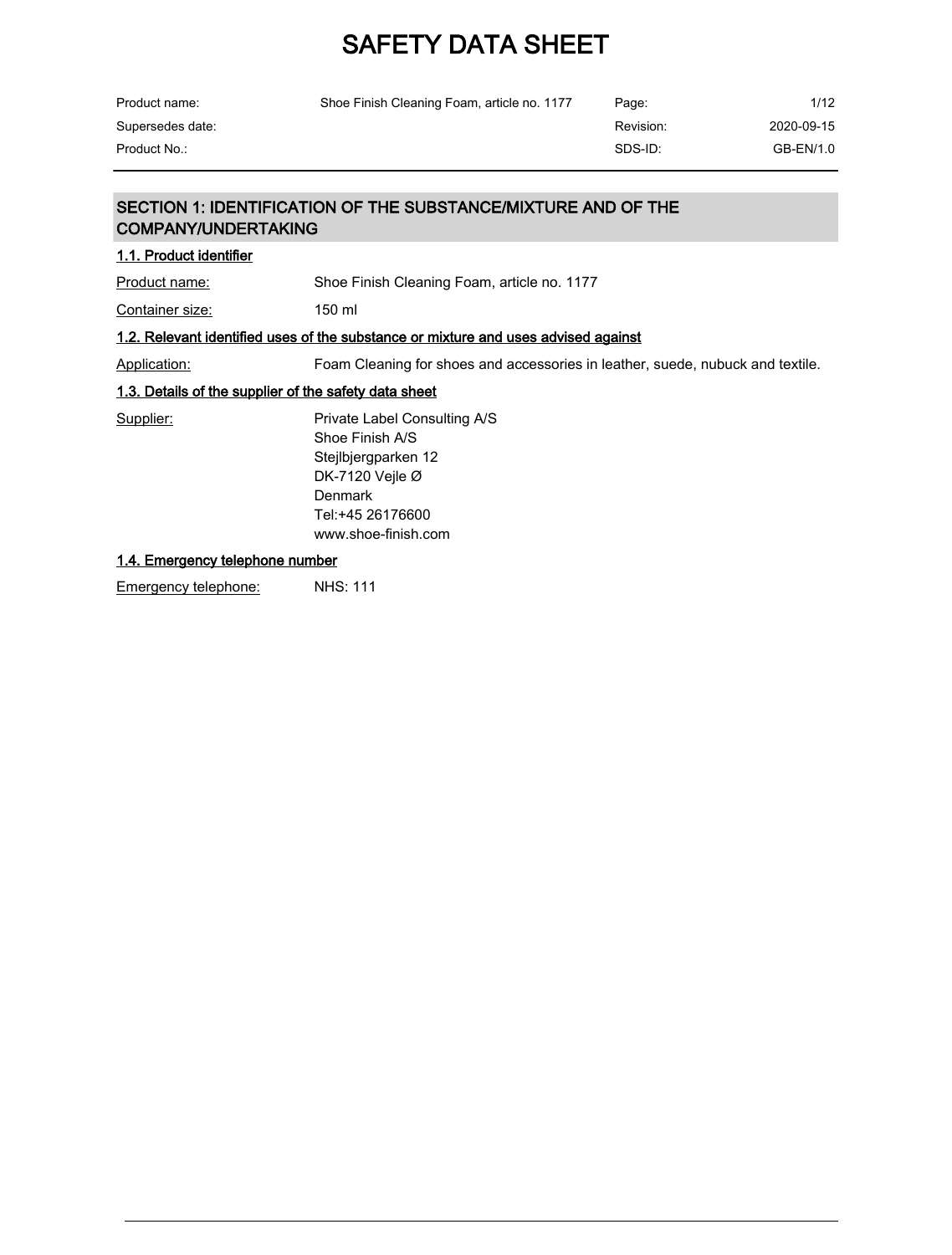| Product name:    | Shoe Finish Cleaning Foam, article no. 1177 | Page:     | 2/12       |
|------------------|---------------------------------------------|-----------|------------|
| Supersedes date: |                                             | Revision: | 2020-09-15 |
| Product No.: .   |                                             | SDS-ID:   | GB-EN/1.0  |

# SECTION 2: HAZARDS IDENTIFICATION

## 2.1. Classification of the substance or mixture

CLP: Aerosol 1;H222,H229

2.2. Label elements



|                    | Danger                                                                                                                                                                                                                                                                                                                                                                                                                                                                                  |
|--------------------|-----------------------------------------------------------------------------------------------------------------------------------------------------------------------------------------------------------------------------------------------------------------------------------------------------------------------------------------------------------------------------------------------------------------------------------------------------------------------------------------|
| H <sub>222</sub>   | Extremely flammable aerosol.                                                                                                                                                                                                                                                                                                                                                                                                                                                            |
| H <sub>229</sub>   | Pressurised container: May burst if heated.                                                                                                                                                                                                                                                                                                                                                                                                                                             |
| P <sub>101</sub>   | If medical advice is needed, have product container or label at hand.                                                                                                                                                                                                                                                                                                                                                                                                                   |
| P210               | Keep away from heat, hot surfaces, sparks, open flames and other ignition<br>sources. No smoking.                                                                                                                                                                                                                                                                                                                                                                                       |
| P <sub>251</sub>   | Do not pierce or burn, even after use.                                                                                                                                                                                                                                                                                                                                                                                                                                                  |
| P410/412           | Protect from sunlight. Do not expose to temperatures exceeding 50 °C/122°F.                                                                                                                                                                                                                                                                                                                                                                                                             |
| P <sub>102</sub>   | Keep out of reach of children.                                                                                                                                                                                                                                                                                                                                                                                                                                                          |
| P <sub>271</sub>   | Use only outdoors or in a well-ventilated area.                                                                                                                                                                                                                                                                                                                                                                                                                                         |
| 2.3. Other hazards |                                                                                                                                                                                                                                                                                                                                                                                                                                                                                         |
| PBT/vPvB:          | This product does not contain any PBT or vPvB substances.                                                                                                                                                                                                                                                                                                                                                                                                                               |
| Other:             | Degreasing to skin. Organic solvents may be absorbed into the body by<br>inhalation and cause permanent damage to the nervous system, including the<br>brain. In high concentrations, vapours and spray mists are narcotic and may<br>cause headache, fatigue, dizziness and nausea.<br>Aerosol containers can explode when heated, due to excessive pressure build-<br>up.<br>The product contains volatile, organic compounds which have a photochemical<br>ozone creation potential. |

### SECTION 3: COMPOSITION/INFORMATION ON INGREDIENTS

## 3.2. Mixtures

The product contains: organic solvents and propellants.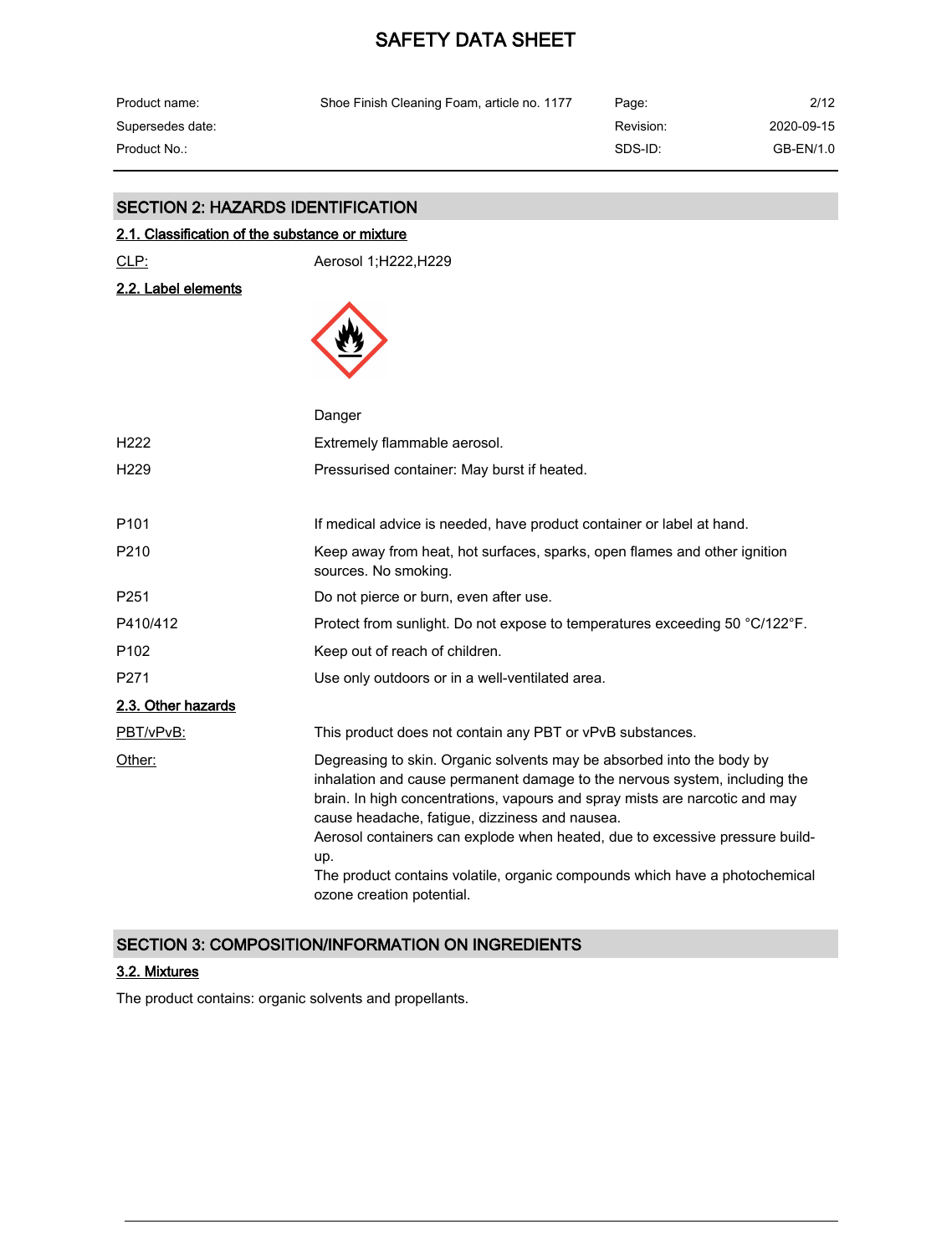| Product name:    | Shoe Finish Cleaning Foam, article no. 1177 | Page:     | 3/12       |
|------------------|---------------------------------------------|-----------|------------|
| Supersedes date: |                                             | Revision: | 2020-09-15 |
| Product No.:     |                                             | SDS-ID:   | GB-EN/1.0  |

CLP:

| $\frac{9}{6}$ : | CAS-No.:   | EC No.:   | REACH Reg.<br>No:        | Chemical name:                       | Hazard classification:                                              | Notes: |
|-----------------|------------|-----------|--------------------------|--------------------------------------|---------------------------------------------------------------------|--------|
| $5 - 15$        | 68476-85-7 | 270-704-2 | $\overline{\phantom{a}}$ | Petroleum gases, liquefied           | Flam. Gas 1; H220<br>Press. Gas, Liquified; H280                    |        |
| $1 - 5$         | 107-21-1   | 203-473-3 | $\overline{\phantom{a}}$ | Ethanediol                           | Acute Tox. 4: H302<br>STOT RE 2;H373                                |        |
| $0.1 - 51$      | 137-16-6   | 205-281-5 | $\overline{\phantom{a}}$ | Sodium N-lauroylsarcosinate          | Acute Tox. 2, H330<br><b>Skin Irrit. 2:H315</b><br>Eye Dam. 1; H318 |        |
| $0.1 - 0.3$     | 12179-04-3 |           |                          | Disodium tetraborate<br>Pentahydrate | Repr. 1B;H360FD                                                     |        |

References: The full text for all hazard statements is displayed in section 16.

## SECTION 4: FIRST AID MEASURES

## 4.1. Description of first aid measures

Burns: Flush with water immediately. While flushing, remove clothes which do not adhere to affected area. Call an ambulance. Continue flushing during transport to hospital.

| Inhalation:       | Move injured person into fresh air and keep person calm under observation. If<br>uncomfortable: Seek hospital and bring these instructions.                                                                 |
|-------------------|-------------------------------------------------------------------------------------------------------------------------------------------------------------------------------------------------------------|
| Skin contact:     | Remove contaminated clothes and rinse skin thoroughly with water. In case of<br>eczema or other skin disorders: Seek medical attention and bring these<br>instructions.                                     |
| Eye contact:      | Immediately flush with plenty of water for at least 15 minutes. Remove any<br>contact lenses and open eyelids widely. If irritation persists: Seek medical<br>attention and bring along these instructions. |
| Ingestion:        | Immediately rinse mouth and drink plenty of water. Keep person under<br>observation. If person becomes uncomfortable seek hospital and bring these<br>instructions.                                         |
|                   | 4.2. Most important symptoms and effects, both acute and delayed                                                                                                                                            |
| Symptoms/effects: | See section 11 for more detailed information on health effects and symptoms.                                                                                                                                |

#### 4.3. Indication of any immediate medical attention and special treatment needed

Medical attention/treatments: Treat symptomatically.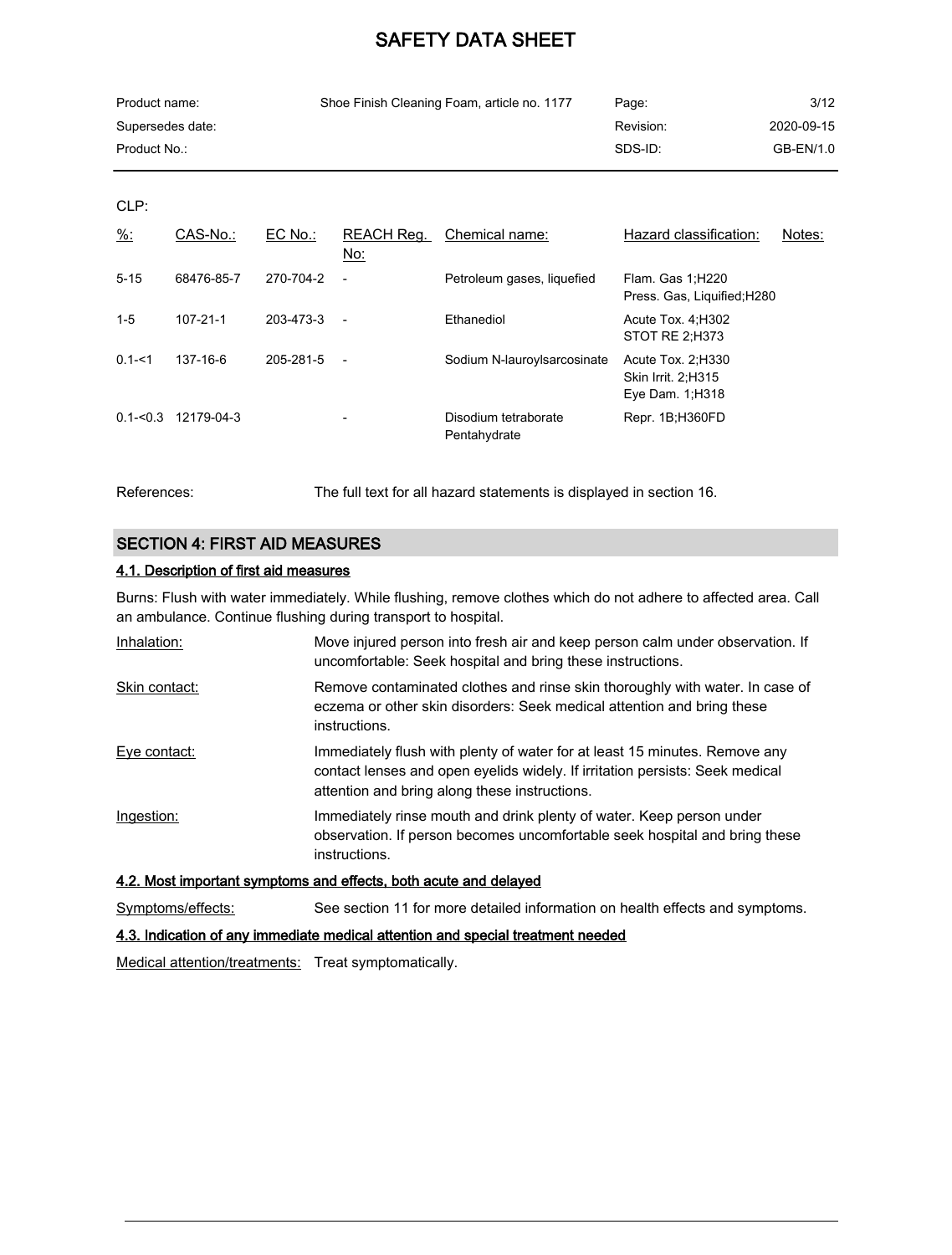| Product name:    | Shoe Finish Cleaning Foam, article no. 1177 | Page:     | 4/12       |
|------------------|---------------------------------------------|-----------|------------|
| Supersedes date: |                                             | Revision: | 2020-09-15 |
| Product No.:     |                                             | SDS-ID:   | GB-EN/1.0  |

#### SECTION 5: FIREFIGHTING MEASURES

#### 5.1. Extinguishing media

| <b>Extinguishing media:</b> | Extinguish with carbon dioxide or dry powder. Cool containers exposed to heat |
|-----------------------------|-------------------------------------------------------------------------------|
|                             | with water spray and remove container, if no risk is involved.                |

#### 5.2. Special hazards arising from the substance or mixture

| <b>Specific hazards:</b> | During fire, gases hazardous to health may be formed. Aerosol containers can |
|--------------------------|------------------------------------------------------------------------------|
|                          | explode when heated, due to excessive pressure build-up.                     |

## 5.3. Advice for firefighters

|           | Protective equipment for fire-<br>Selection of respiratory protection for fire fighting: follow the general fire |
|-----------|------------------------------------------------------------------------------------------------------------------|
| fighters: | precautions indicated in the workplace.                                                                          |

### SECTION 6: ACCIDENTAL RELEASE MEASURES

#### 6.1. Personal precautions, protective equipment and emergency procedures

| Personal precautions: | Do not smoke or use open fire, or other sources of ignition. Avoid inhalation of |
|-----------------------|----------------------------------------------------------------------------------|
|                       | vapours and contact with skin and eyes. Follow precautions for safe handling     |
|                       | described in this safety data sheet.                                             |

## 6.2. Environmental precautions

| Environmental | Avoid discharge into drains, water courses or onto the ground. |  |
|---------------|----------------------------------------------------------------|--|
| precautions:  |                                                                |  |

## 6.3. Methods and material for containment and cleaning up

Methods for cleaning up: Absorb spillage with non-combustible, absorbent material.

#### 6.4. Reference to other sections

References: For personal protection, see section 8. For waste disposal, see section 13.

### SECTION 7: HANDLING AND STORAGE

# 7.1. Precautions for safe handling

| Safe handling advice:                                             | Observe good chemical hygiene practices.<br>Avoid inhalation of vapours and spray mists. Avoid contact with skin and eyes. |  |  |
|-------------------------------------------------------------------|----------------------------------------------------------------------------------------------------------------------------|--|--|
| Technical measures:                                               | Avoid smoking and use of open fire.                                                                                        |  |  |
| Technical precautions:                                            | Provide easy access to water supply or an emergency shower.                                                                |  |  |
| 7.2. Conditions for safe storage, including any incompatibilities |                                                                                                                            |  |  |

| Technical measures for safe | Follow rules for flammable liquids.                                                                                                      |
|-----------------------------|------------------------------------------------------------------------------------------------------------------------------------------|
| storage:                    |                                                                                                                                          |
| Storage conditions:         | Store in tightly closed original container in a well-ventilated place.<br>Do not store near heat sources or expose to high temperatures. |

# 7.3. Specific end use(s)

Specific use(s): Not relevant.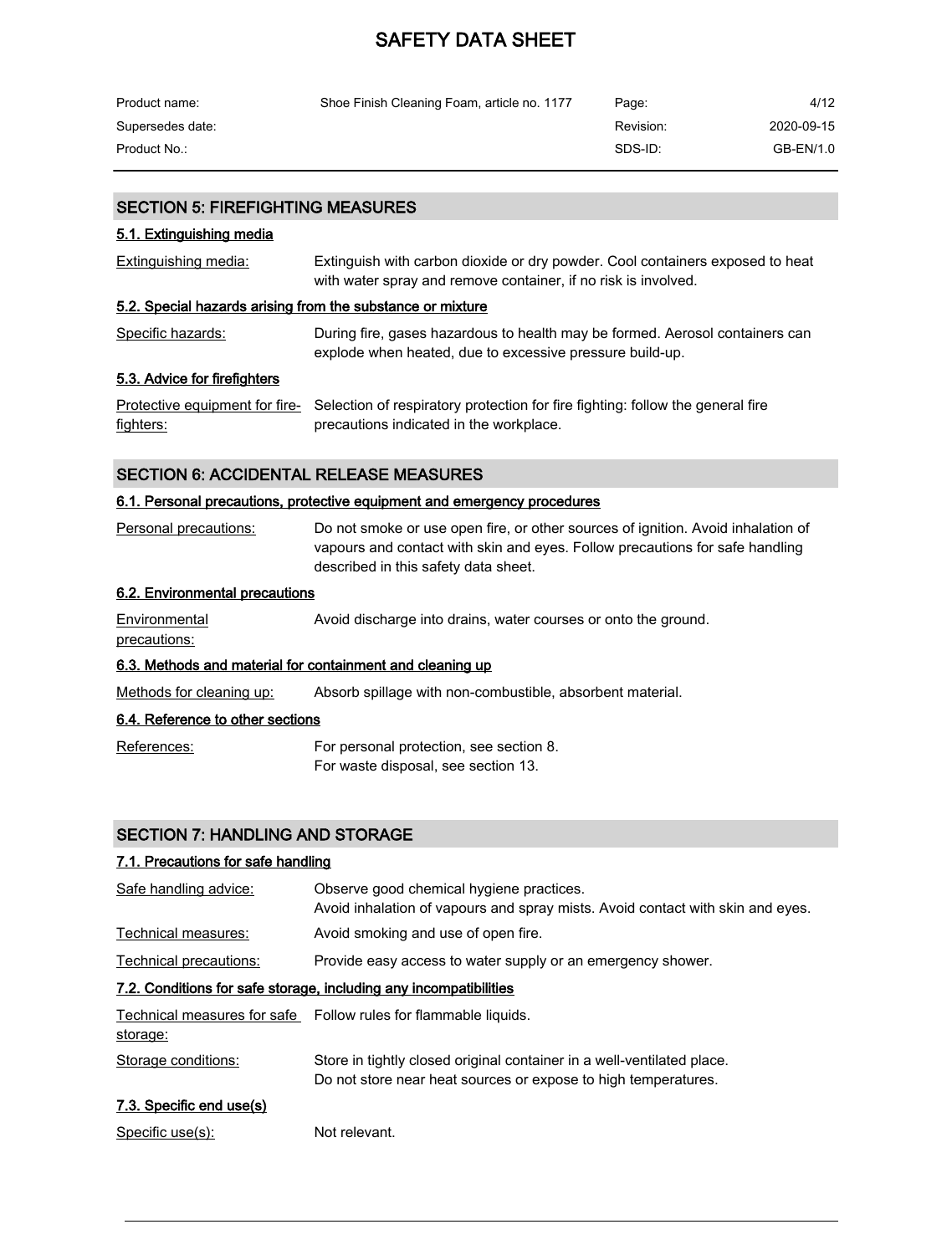| Product name:    | Shoe Finish Cleaning Foam, article no. 1177 | Page:     | 5/12       |
|------------------|---------------------------------------------|-----------|------------|
| Supersedes date: |                                             | Revision: | 2020-09-15 |
| Product No.:     |                                             | SDS-ID:   | GB-EN/1.0  |

# SECTION 8: EXPOSURE CONTROLS/PERSONAL PROTECTION

### 8.1. Control parameters

Occupational exposure limits:

| CAS-No.:   | Chemical name:                  | As:                      |          | Exposure limits:     | Type:      | Notes:           | References: |
|------------|---------------------------------|--------------------------|----------|----------------------|------------|------------------|-------------|
| 107-21-1   | Ethane-1.2-diol.<br>particulate | $\overline{\phantom{a}}$ |          | $10 \text{ ma/m}$ 3  | <b>TWA</b> | Sk               | EH40        |
| 107-21-1   | Ethane-1,2-diol, vapour         | $\overline{\phantom{a}}$ | 20 ppm   | $52 \text{ ma/m}$ 3  | <b>TWA</b> | Sk               | EH40        |
|            |                                 | $\overline{\phantom{a}}$ | 40 ppm   | $104 \text{ ma/m}$ 3 | STEL       | <b>Sk: 15min</b> |             |
| 68476-85-7 | Liquefied petroleum gas         | $\overline{\phantom{a}}$ | 1000 ppm | 1750 ma/m3           | <b>TWA</b> | Carc             | EH40        |
|            |                                 | $\overline{\phantom{a}}$ | 1250 ppm | $2180$ mg/m $3$      | STEL       | Carc; 15min      |             |

Notes:

EH40: EH40/2005.

| 8.2. Exposure controls                     |                                                                                                                                                                                                 |
|--------------------------------------------|-------------------------------------------------------------------------------------------------------------------------------------------------------------------------------------------------|
| Engineering measures:                      | Provide adequate ventilation. Observe Occupational Exposure Limits and<br>minimise the risk of inhalation of vapours and aerosols.                                                              |
| Personal protection:                       | Personal protection equipment should be chosen according to the CEN<br>standards and in discussion with the supplier of the personal protective<br>equipment.                                   |
| Respiratory equipment:                     | In case of inadequate ventilation and work of brief duration, use suitable<br>respiratory equipment.                                                                                            |
| Hand protection:                           | Risk of contact: Wear protective gloves. Be aware that the liquid may<br>penetrate the gloves. Frequent change is advisable. Other types of gloves can<br>be recommended by the glove supplier. |
| Eye protection:                            | Risk of contact: Use eye protection.                                                                                                                                                            |
| Hygiene measures:                          | Wash hands after handling.                                                                                                                                                                      |
| <b>Environmental Exposure</b><br>Controls: | Not available.                                                                                                                                                                                  |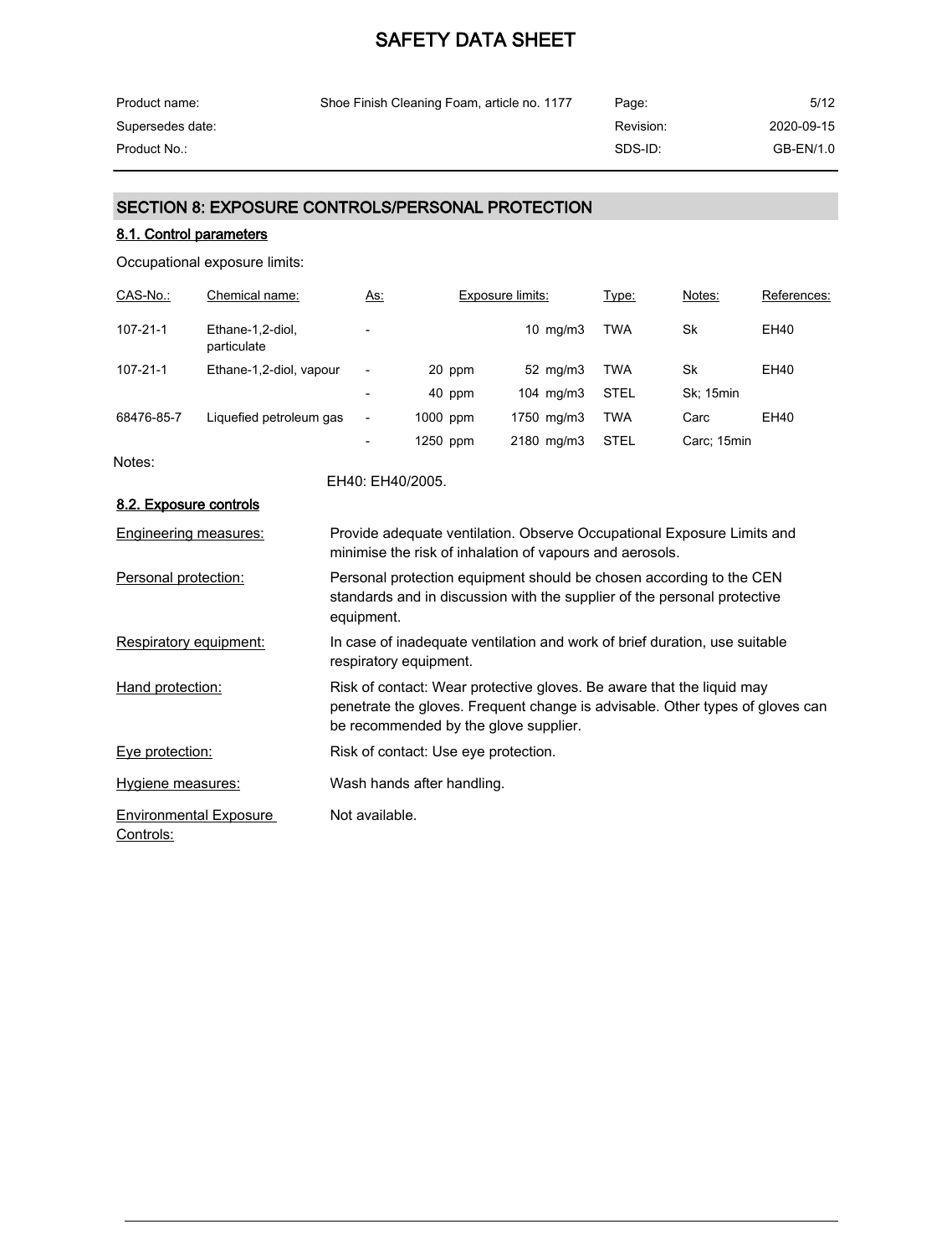| Product name:    | Shoe Finish Cleaning Foam, article no. 1177 | Page:     | 6/12       |
|------------------|---------------------------------------------|-----------|------------|
| Supersedes date: |                                             | Revision: | 2020-09-15 |
| Product No.: .   |                                             | SDS-ID:   | GB-EN/1.0  |

## SECTION 9: PHYSICAL AND CHEMICAL PROPERTIES

# 9.1. Information on basic physical and chemical properties

| Form:                                        | Aerosol.          |
|----------------------------------------------|-------------------|
| Colour:                                      | Colourless.       |
| Odour:                                       | Not available.    |
| Odour threshold:                             | Not available.    |
| pH:                                          | 6-7               |
| Melting point / freezing point:              | Not available.    |
| Boiling point:                               | Not available.    |
| Flash point:                                 | Not available.    |
| Evaporation rate:                            | Not available.    |
| <b>Explosive limits</b>                      | Not available.    |
| Vapour pressure:                             | Not available.    |
| Vapour density:                              | Not available.    |
| Relative density:                            | $0.98 - 1.02$     |
| Solubility:                                  | Soluble in water. |
| Partition coefficient (n-<br>octanol/water): | Not available.    |
| Auto-ignition<br><u>temperature (°C):</u>    | Not available.    |
| Decomposition<br><u>temperature (°C):</u>    | Not available.    |
| Viscosity:                                   | Not available.    |
| Oxidising properties:                        | Not available.    |
| 9.2. Other information                       |                   |
| Other data:                                  | Not available.    |
|                                              |                   |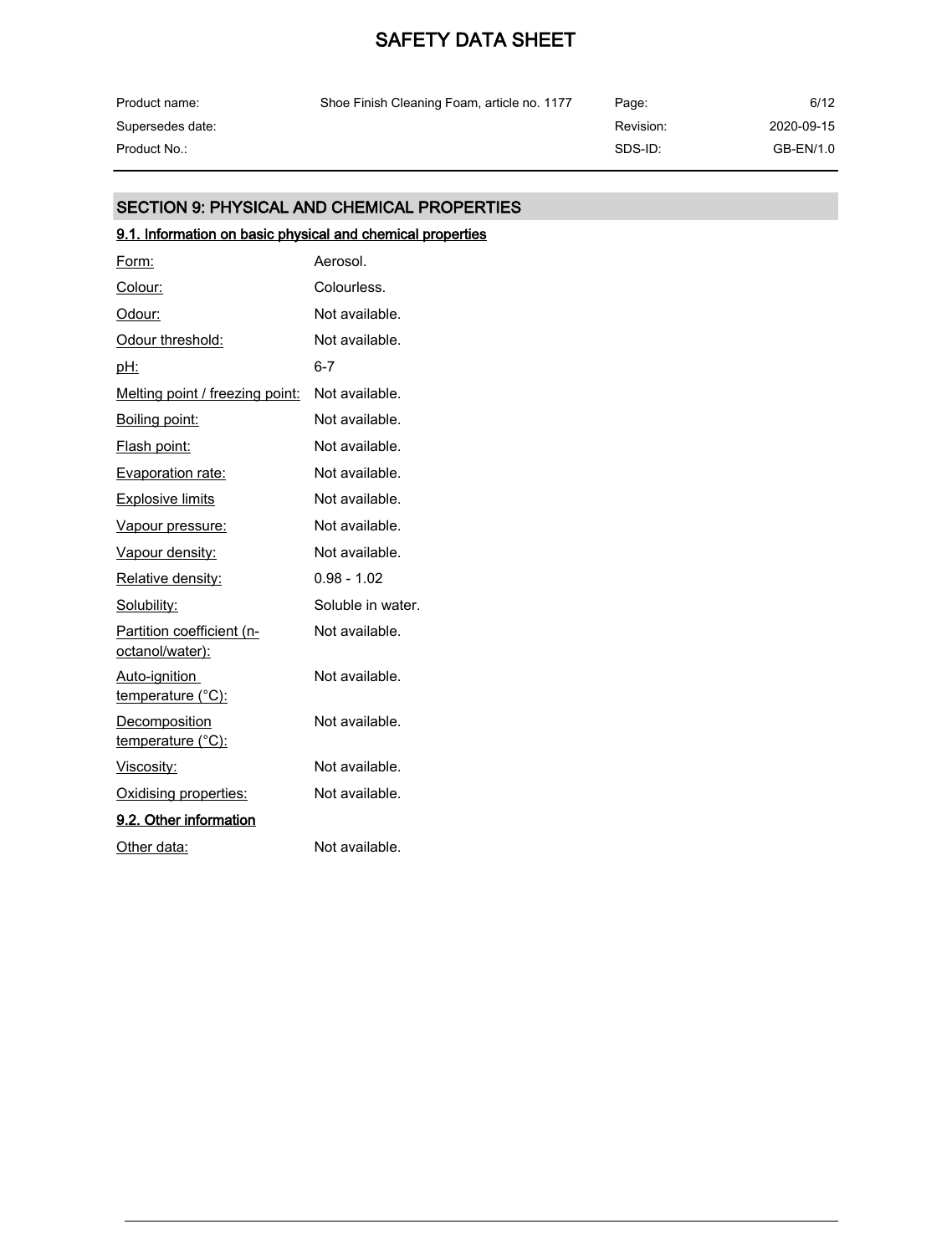| Product name:    | Shoe Finish Cleaning Foam, article no. 1177 | Page:     | 7/12       |
|------------------|---------------------------------------------|-----------|------------|
| Supersedes date: |                                             | Revision: | 2020-09-15 |
| Product No.:     |                                             | SDS-ID:   | GB-EN/1.0  |

### SECTION 10: STABILITY AND REACTIVITY

#### 10.1. Reactivity

Reactivity: None known.

# 10.2. Chemical stability

Stability: Stable under normal temperature conditions.

#### 10.3. Possibility of hazardous reactions

Hazardous Reactions: None known.

#### 10.4. Conditions to avoid

Conditions/materials to avoid: Avoid heat, flames and other sources of ignition.

#### 10.5. Incompatible materials

Incompatible materials: Strong oxidising substances, strong acids and strong bases.

#### 10.6. Hazardous decomposition products

Hazardous decomposition products: None in particular.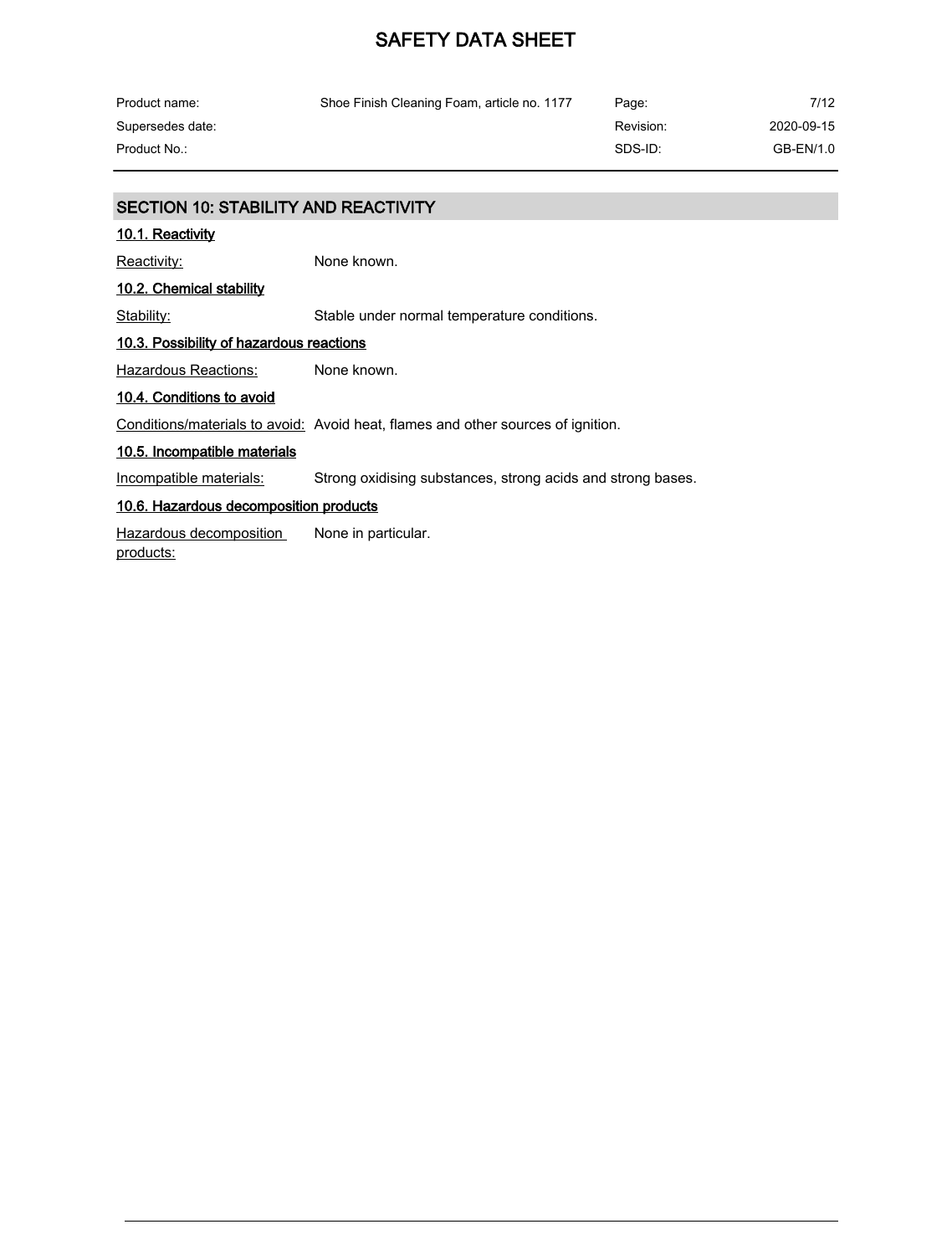| Product name:    | Shoe Finish Cleaning Foam, article no. 1177 | Page:     | 8/12       |
|------------------|---------------------------------------------|-----------|------------|
| Supersedes date: |                                             | Revision: | 2020-09-15 |
| Product No.:     |                                             | SDS-ID:   | GB-EN/1.0  |

# SECTION 11: TOXICOLOGICAL INFORMATION

# 11.1. Information on toxicological effects

| Acute Toxicity (Oral):                | Based on available data, the classification criteria are not met.                                                                                                                                                                                                                                     |
|---------------------------------------|-------------------------------------------------------------------------------------------------------------------------------------------------------------------------------------------------------------------------------------------------------------------------------------------------------|
| <b>Acute Toxicity (Dermal):</b>       | Based on available data, the classification criteria are not met.                                                                                                                                                                                                                                     |
| <b>Acute Toxicity (Inhalation):</b>   | Based on available data, the classification criteria are not met.                                                                                                                                                                                                                                     |
| <b>Skin Corrosion/Irritation:</b>     | Based on available data, the classification criteria are not met.                                                                                                                                                                                                                                     |
|                                       | Serious eye damage/irritation: Based on available data, the classification criteria are not met.                                                                                                                                                                                                      |
| Respiratory or skin<br>sensitisation: | Based on available data, the classification criteria are not met.                                                                                                                                                                                                                                     |
| Germ cell mutagenicity:               | Based on available data, the classification criteria are not met.                                                                                                                                                                                                                                     |
| Carcinogenicity:                      | Based on available data, the classification criteria are not met.                                                                                                                                                                                                                                     |
| <b>Reproductive Toxicity:</b>         | Based on available data, the classification criteria are not met.                                                                                                                                                                                                                                     |
| STOT - Single exposure:               | Based on available data, the classification criteria are not met.                                                                                                                                                                                                                                     |
| <b>STOT - Repeated exposure:</b>      | Based on available data, the classification criteria are not met.                                                                                                                                                                                                                                     |
| <b>Aspiration hazard:</b>             | Based on available data, the classification criteria are not met.                                                                                                                                                                                                                                     |
| Inhalation:                           | Vapours may irritate throat and respiratory system and cause coughing.<br>Inhalation of aerosols formed during use of the product may irritate the<br>respiratory system and provoke coughing. In high concentrations, vapours are<br>narcotic and may cause headache, fatigue, dizziness and nausea. |
| Skin contact:                         | Prolonged contact may cause dryness of the skin.                                                                                                                                                                                                                                                      |
| Ingestion:                            | May irritate and cause malaise. May be absorbed in the body and cause<br>dizziness, nausea and vomiting.                                                                                                                                                                                              |
| Specific effects:                     | Frequent inhalation of even small concentrations may cause irritability, fatigue<br>and memory failure and eventually permanent damage to the nervous system,<br>including the brain.                                                                                                                 |
| Toxicological data:                   | Ethanediol:<br>LD50 (oral, rat):4700 mg/kg<br>LD50 (dermal, rabbit): 10670 mg/kg                                                                                                                                                                                                                      |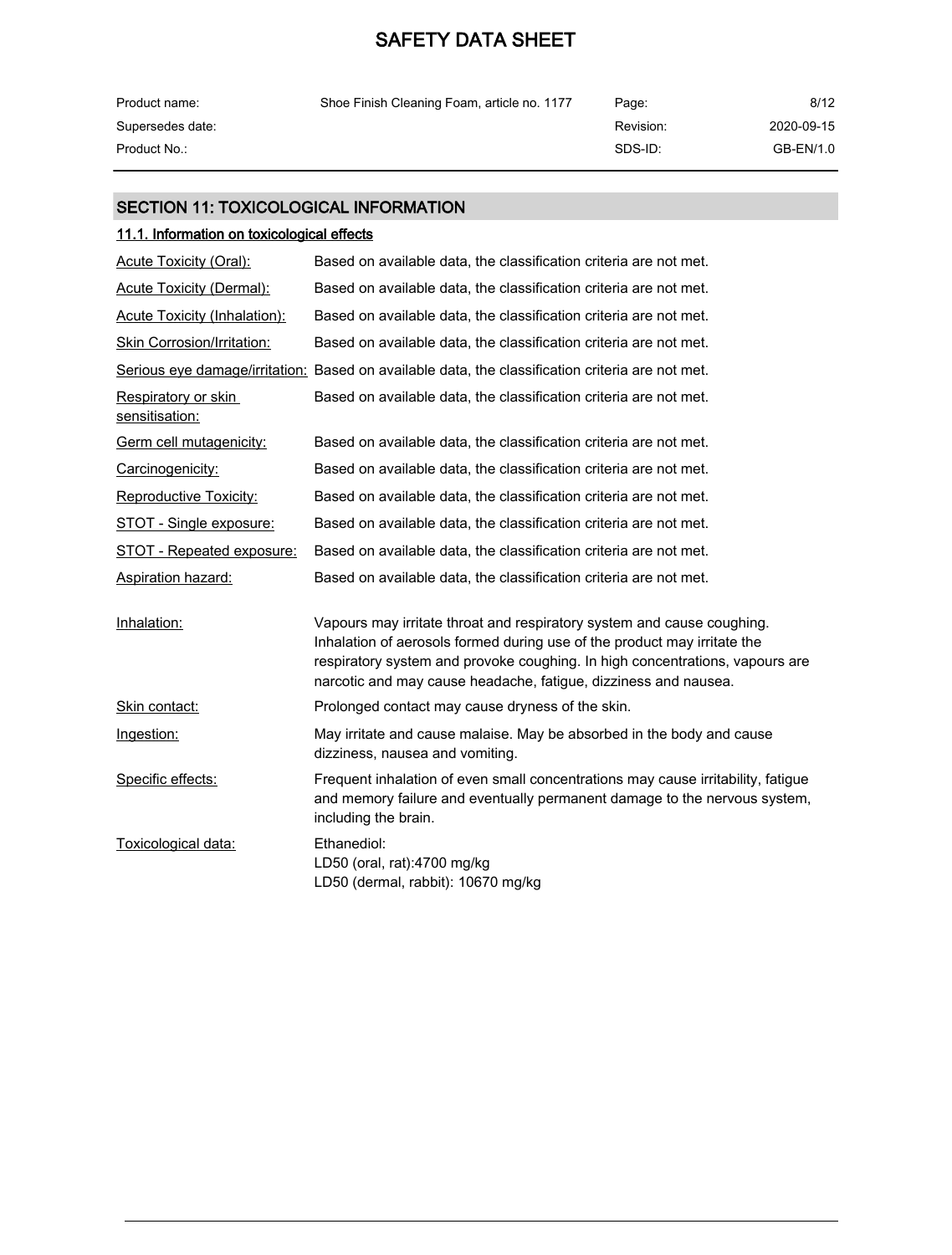| Product name:                             | Shoe Finish Cleaning Foam, article no. 1177                                             | Page:     | 9/12       |
|-------------------------------------------|-----------------------------------------------------------------------------------------|-----------|------------|
| Supersedes date:                          |                                                                                         | Revision: | 2020-09-15 |
| Product No.:                              |                                                                                         | SDS-ID:   | GB-EN/1.0  |
|                                           |                                                                                         |           |            |
| <b>SECTION 12: ECOLOGICAL INFORMATION</b> |                                                                                         |           |            |
| 12.1. Toxicity                            |                                                                                         |           |            |
| Ecotoxicity:                              | There are no data on the ecotoxicity of this product.                                   |           |            |
| 12.2. Persistence and degradability       |                                                                                         |           |            |
| Degradability:                            | The product is expected to be biodegradable.                                            |           |            |
| <u>12.3. Bioaccumulative potential</u>    |                                                                                         |           |            |
| Bioaccumulative potential:                | Bioaccumulation: Is not expected to be bioaccumulable.                                  |           |            |
| 12.4. Mobility in soil                    |                                                                                         |           |            |
| Mobility:                                 | The product contains organic solvents which will evaporate easily from all<br>surfaces. |           |            |

12.5. Results of PBT and vPvB assessment

PBT/vPvB: This product does not contain any PBT or vPvB substances.

#### 12.6. Other adverse effects

Other adverse effects: The product contains volatile, organic compounds which have a photochemical ozone creation potential.

### SECTION 13: DISPOSAL CONSIDERATIONS

#### 13.1. Waste treatment methods

Dispose of waste and residues in accordance with local authority requirements. Do not puncture or incinerate even when empty.

Contaminated packaging: EWC-code:15 01 11 Empty aerosol containers before disposal.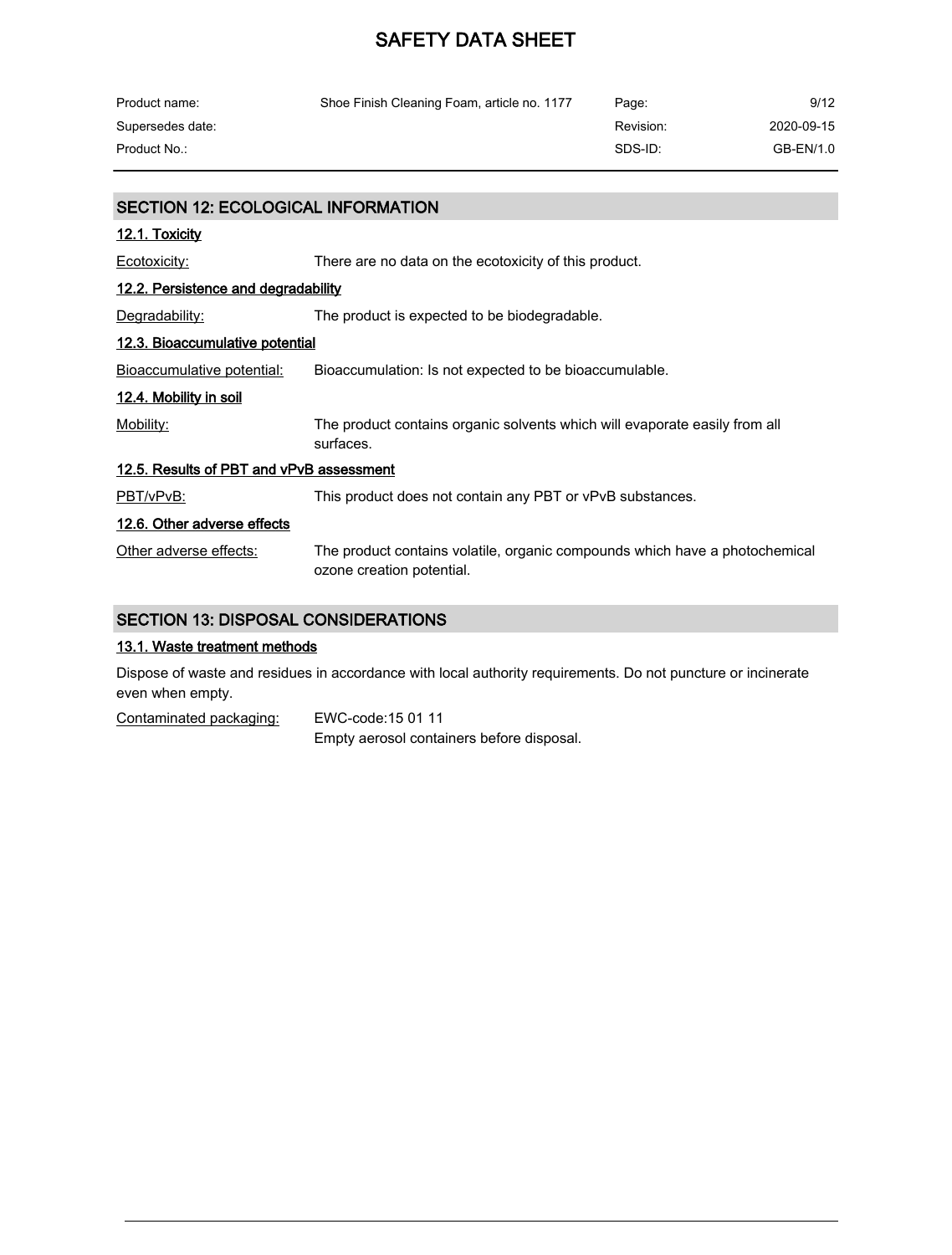| Product name:                            | Shoe Finish Cleaning Foam, article no. 1177 | Page:     | 10/12      |
|------------------------------------------|---------------------------------------------|-----------|------------|
| Supersedes date:                         |                                             | Revision: | 2020-09-15 |
| Product No.:                             |                                             | SDS-ID:   | GB-EN/1.0  |
|                                          |                                             |           |            |
| <b>SECTION 14: TRANSPORT INFORMATION</b> |                                             |           |            |

| 14.1. UN number                                                          |             |
|--------------------------------------------------------------------------|-------------|
| UN-No:                                                                   | 1950        |
| <u>14.2. UN proper shipping name</u>                                     |             |
| <b>Proper Shipping Name:</b> AEROSOLS, flammable                         |             |
| 14.3. Transport hazard class(es)                                         |             |
| Class:                                                                   | 2           |
| 14.4. Packing group                                                      |             |
| <u>PG:</u>                                                               |             |
| 14.5. Environmental hazards                                              |             |
| Marine pollutant:                                                        | No.         |
| Environmentally Hazardous<br>substance:                                  | No.         |
| 14.6. Special precautions for user                                       |             |
| <u>Special precautions:</u>                                              | None known. |
| 14.7. Transport in bulk according to Annex II of MARPOL and the IBC Code |             |

Transport in bulk: Not relevant.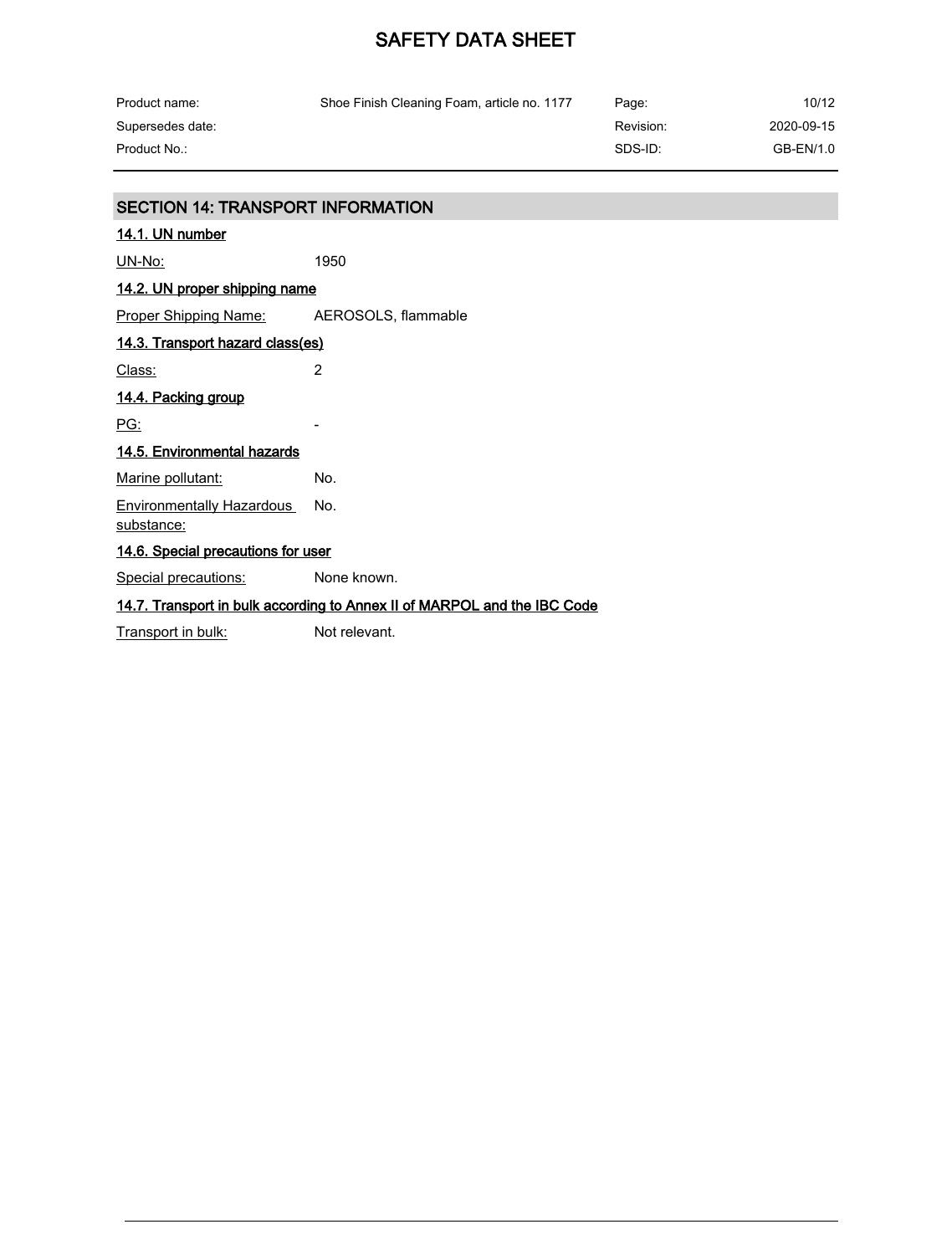| Product name:    | Shoe Finish Cleaning Foam, article no. 1177 | Page:     | 11/12      |
|------------------|---------------------------------------------|-----------|------------|
| Supersedes date: |                                             | Revision: | 2020-09-15 |
| Product No.:     |                                             | SDS-ID:   | GB-EN/1.0  |

# SECTION 15: REGULATORY INFORMATION

# 15.1. Safety, health and environmental regulations/legislation specific for the substance or mixture

Special provisions:

|                             | In addition to the label elements stated in section 2.2, the following must be<br>stated on the label/packaging:<br>Contains: 5% or more, but less than 15%: aliphatic hydrocarbons. Less than 5%:<br>non-ionic surfactants, anionic surfactants.                                                                                                                                                                                                                                                                                                                                                                                                                                                                                                                                                                                                                                                                                                                                                                                                                                                                                                                                                                                                                                                                        |
|-----------------------------|--------------------------------------------------------------------------------------------------------------------------------------------------------------------------------------------------------------------------------------------------------------------------------------------------------------------------------------------------------------------------------------------------------------------------------------------------------------------------------------------------------------------------------------------------------------------------------------------------------------------------------------------------------------------------------------------------------------------------------------------------------------------------------------------------------------------------------------------------------------------------------------------------------------------------------------------------------------------------------------------------------------------------------------------------------------------------------------------------------------------------------------------------------------------------------------------------------------------------------------------------------------------------------------------------------------------------|
| <b>National regulation:</b> | Regulation (EC) No 1907/2006 of the European Parliament and of the Council of<br>18 December 2006 concerning the Registration, Evaluation, Authorisation and<br>Restriction of Chemicals (REACH), establishing a European Chemicals Agency,<br>amending Directive 1999/45/EC and repealing Council Regulation (EEC) No<br>793/93 and Commission Regulation (EC) No 1488/94 as well as Council Directive<br>76/769/EEC and Commission Directives 91/155/EEC, 93/67/EEC, 93/105/EC and<br>2000/21/EC, with amendments.<br>Regulation (EC) No 1272/2008 of the European Parliament and of the Council of<br>16 December 2008 on classification, labelling and packaging of substances and<br>mixtures, amending and repealing Directives 67/548/EEC and 1999/45/EC, and<br>amending Regulation (EC) No 1907/2006 with amendments.<br>The Control of Substances Hazardous to Health Regulations 2002 (S.I 2002 No.<br>2677) with amendments.<br>The Aerosol Dispensers Regulations 2009 (SI 2824), with amendments.<br>The Management of Health and Safety at Work Regulations 1999 (SI 1999 No.<br>3242), with amendments.<br>The List of Wastes (England) (Amendment) Regulations 2005. (SI 2005 No. 895).<br>Regulation (EC) No 648/2004 of the European Parliament and of the Council of<br>31 March 2004 on detergents. |

# 15.2. Chemical Safety Assessment

CSA status: No chemical safety assessment has been carried out.